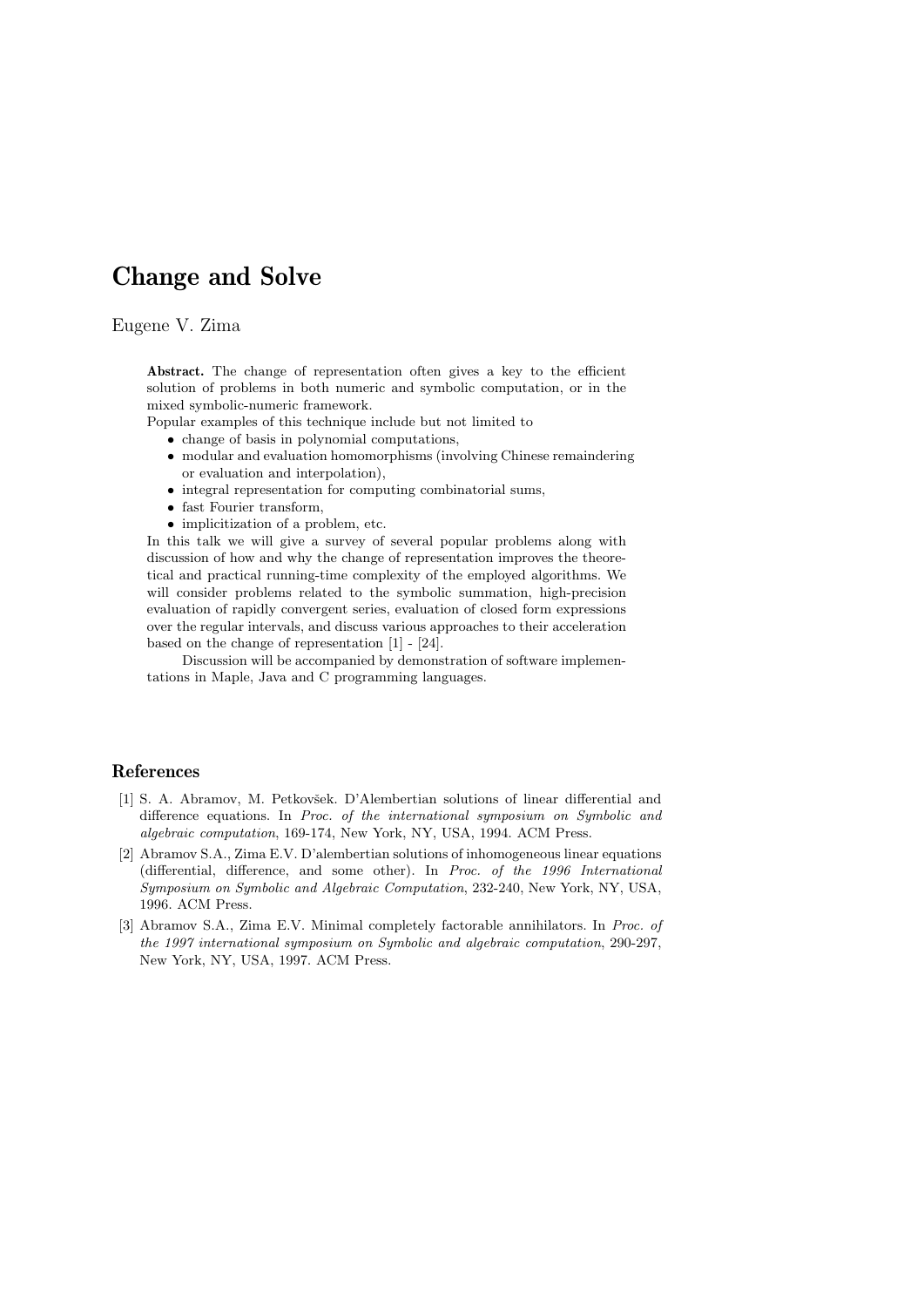## 2 Eugene V. Zima

- [4] S. A. Abramov, M. Petkovšek. Rational normal forms and minimal decompositions of hypergeometric terms. Journal of Symbolic Computation, 33(5):521–543, 2002.
- [5] Bachmann O., Wang P.S., Zima E.V. Chains of recurrences a method to expedite the evaluation of closed-form functions. In Proc. of the international symposium on Symbolic and algebraic computation, 242-249, New York, NY, USA, 1994. ACM Press.
- [6] Bostan A., Chyzak F., Salvy B., Cluzeau T. Low complexity algorithms for linear recurrences. In Proc. of the 2006 International Symposium on Symbolic and Algebraic Computation, ISSAC '06, pages 31–38, New York, NY, USA, 2006. ACM.
- [7] Cheng H., Zima E.V. On accelerated methods to evaluate sums of products of rational numbers. In Proc. of the 2000 International Symposium on Symbolic and Algebraic Computation, 54-61, New York, NY, USA, 2000. ACM Press.
- [8] Cheng H., Hanrot G., Thome E., Zima E., Zimmermann P. Time and Space-Efficient Evaluation of Some Hypergeometric Constants, In Proc. of the International Symposium on Symbolic and Algebraic Computations, ISSAC'2007, ACM Press, pp. 85-91.
- [9] Egorychev G.P., Zima E.V. Integral representation and algorithms for closed form summation. Handbook of Algebra, vol. 5, (ed. M.Hazewinkel), Elsevier, 2008, pp. 459 -529.
- [10] Gerhard J., Giesbrecht M, Storjohann A, Zima E.V. Shiftless decomposition and polynomial-time rational summation. In Proc. of the 2003 International Symposium on Symbolic and Algebraic Computation, pages 119–126, New York, 2003. ACM.
- [11] R. W. Gosper, Jr. Decision procedure for indefinite hypergeometric summation. Proc. Nat. Acad. Sci. U.S.A., 75(1):40–42, 1978.
- [12] Kislenkov V., Mitrofanov V., Zima E.V. Multidimensional chains of recurrences. In Proc. of the 1998 International Symposium on Symbolic and Algebraic Computation, 199-206, New York, NY, USA, 1998. ACM Press.
- [13] B. Salvy, P. Zimmermann, Gfun: a Maple package for the manipulation of generating and holonomic functions in one variable. ACM Transactions on Mathematical Software, vol. 20, no. 2, pp. 163–177, 1994.
- [14] Stewart A.M., Zima E.V. Base-2 Cunningham numbers in modular arithmetic. Program. Comput. Software, 2007, vol. 33, pp.80 -86.
- [15] Viazmitinov G.L., Zima E.V. A portable interpreter of multidimensional chains of recurrences. Program. Comput. Software, 23(1):2-7, 1997.
- [16] Zima E.V. Automatic construction of systems of recurrence relations. USSR Comput. Math. Math. Phys., 24(11-12):193-197, 1984.
- [17] Zima E.V. Recurrent relations technique to vectorize function evaluation in loops. In Proceedings of the 1994 International Conference on Parallel Computation and Cellular Automata, 161-168. Academy Verlag, 1994.
- [18] Zima E.V. Simplification and optimization transformations of chains of recurrences. In Proc. of the 1995 International Symposium on Symbolic and Algebraic Computation, 42-50, New York, NY, USA, 1995. ACM Press.
- [19] Zima E.V. On parallel construction of multidimensional chains of recurrences. In Proceedings of the 1996 International Conference on Parallel Computation and Cellular Automata, 158-167. Academy Verlag, 1996.